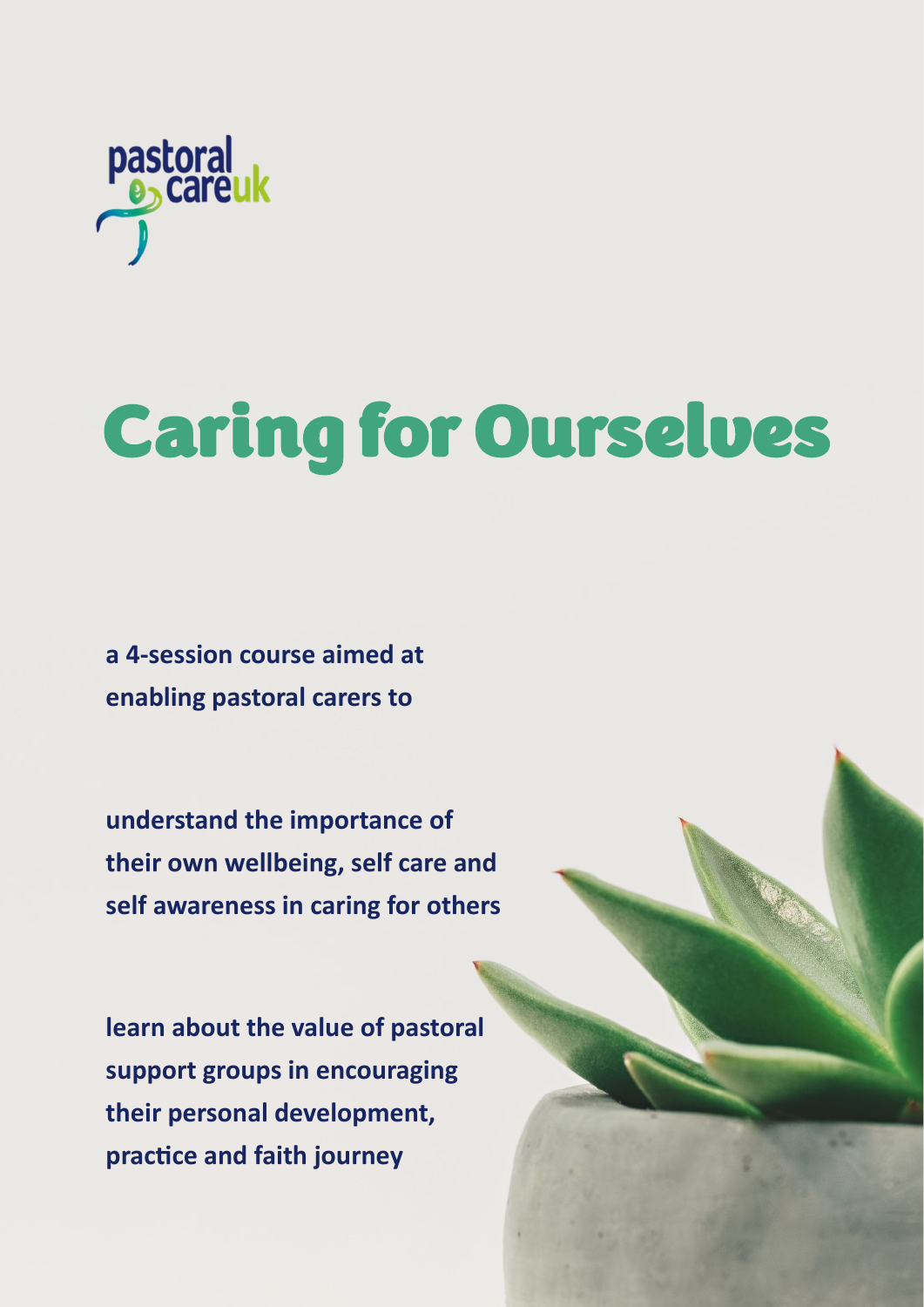**Why is it important for us as pastoral carers to consider our own wellbeing and to develop our self awareness, when caring for others?** 

**What can we do as a community of faith, to enable one another to flourish and gain greater well being in the midst of human need around us?**

**How might we access confidential, safe spaces to grow and develop and mature in faith and understanding?**

Following last year's successful Pilot Project, Pastoral Care UK (PCUK) continues to offer pastoral carers the opportunity to learn about the importance, challenge and value of caring for ourselves from a Christian perspective. This care includes reflecting on our spiritual formation, what's happening with our thoughts, feelings and choices, and how we find ourselves physically.

The course also offers the opportunity to learn about PCUK's Pastoral Support Groups which some may wish to consider being part of at the end of the course. The Groups offer support through small, online, facilitated sessions up to 10 times a year and are aimed at enabling members to share their caring experiences, encourage one another, develop selfawareness, gain fresh perspectives, develop good practice, keep safe and well and explore their faith in relation to their experiences.

Whether you choose to join a group or not, this training will provide you with the chance to appreciate how self care and self awareness not only help us but essentially enhance what we are able to offer others in the service of God.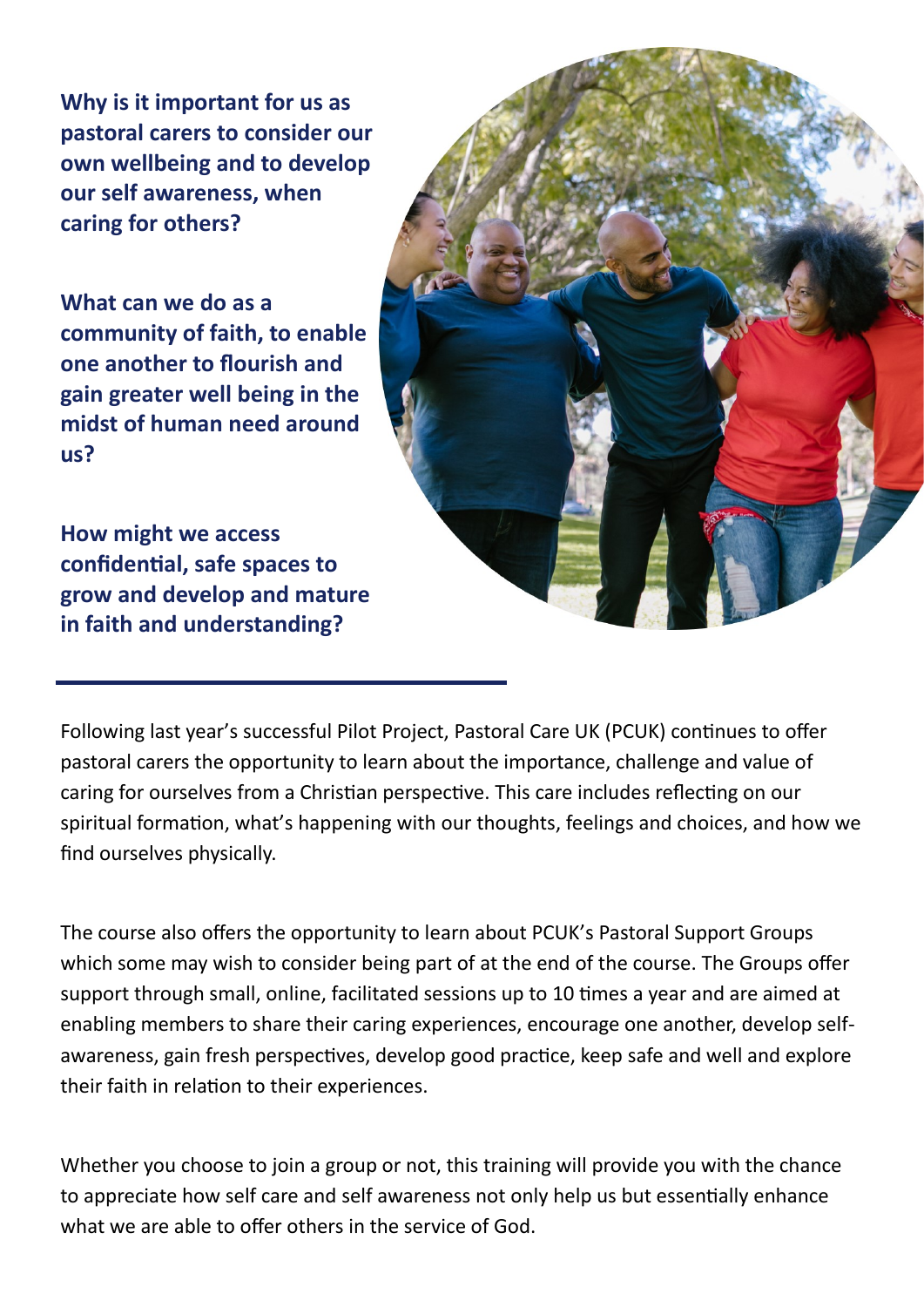# **The training includes:**

# **Session 1 Welcome & Foundations**

Thursday 16 June 6.30-8.45pm

To provide course introductions and foundations and opportunity for participants to consider their own pastoral journey **Session 2** 

**All training sessions will be on Zoom and a Certificate of Attendance is available.**

# **Self Care & Wellbeing**

Thursday 23 June 6.45-8.45pm

To understand the importance and challenges of self-care when caring **Session 3** ( ) for others

# **Reflective Practice**

Thursday 30 June 6.45-8.45pm

To understand the nature, purpose, value and process of reflective practice in developing our self awareness and ability to care well for others

**Session 4 A Pastoral Support Group (PSG)**

> Thursday 7 July 6.45-8.45pm

To understand how reflective practice can be effectively applied to a PSG and review course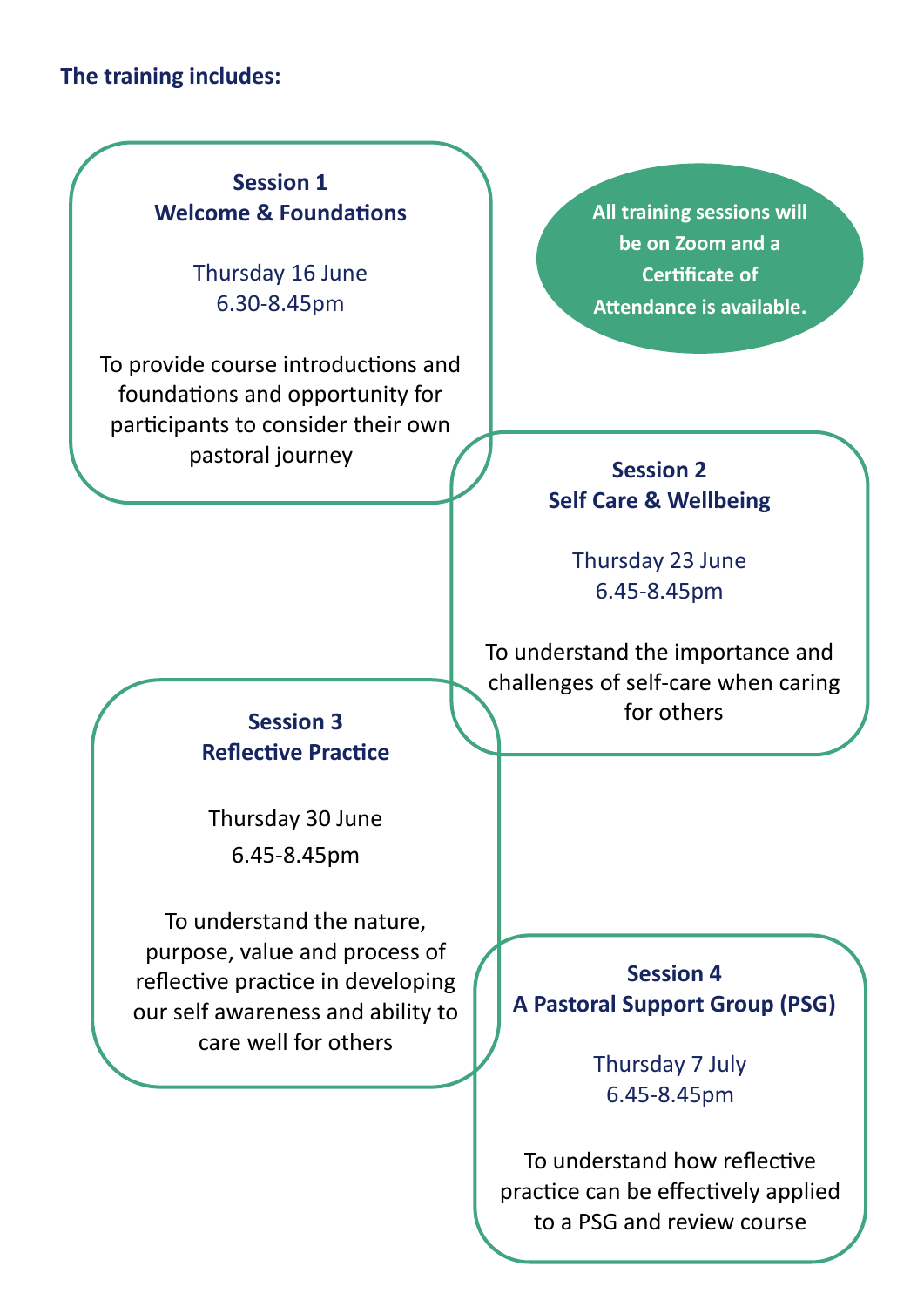Karen is currently a Trainer and Facilitator in the Pastoral Support Group Project. She is passionate about pastoral care and has supported people throughout her career as an NHS Nurse and Dietitian and a University Teaching Fellow. She has a certificate in pastoral care and is a trained Listening Practitioner. She is a senior accredited Coach/Mentors with EMCC and an active member of the Christian Coaching & Mentoring Network. She is studying for an MA in Spiritual Formation at Waverley Abbey College having completed her Post Graduate Diploma to date. Karen lives and attends church in Berkshire.





Liz has been involved with church pastoral care for over 20 years, including providing pastoral supervision and training and is now working with PCUK as a trainer and facilitator. She is also a grief therapist and an EMCC senior accredited coach/mentor. She has a certificate in pastoral care and theology and is now in her third year of studying for a MA in Spiritual Formation at Waverley Abbey College. She has recently moved from rural Oxfordshire to Aberystwyth.

### **Costs & Registration**

Members: £50, Non-Members: £60

You can register your place [here.](https://www.acc-uk.org/professional-development/events.html) Spaces are limited so please book early to ensure your place. If you have any problem with booking, or if you would like more information and to know about other training opportunities, please email office@acc-uk.org.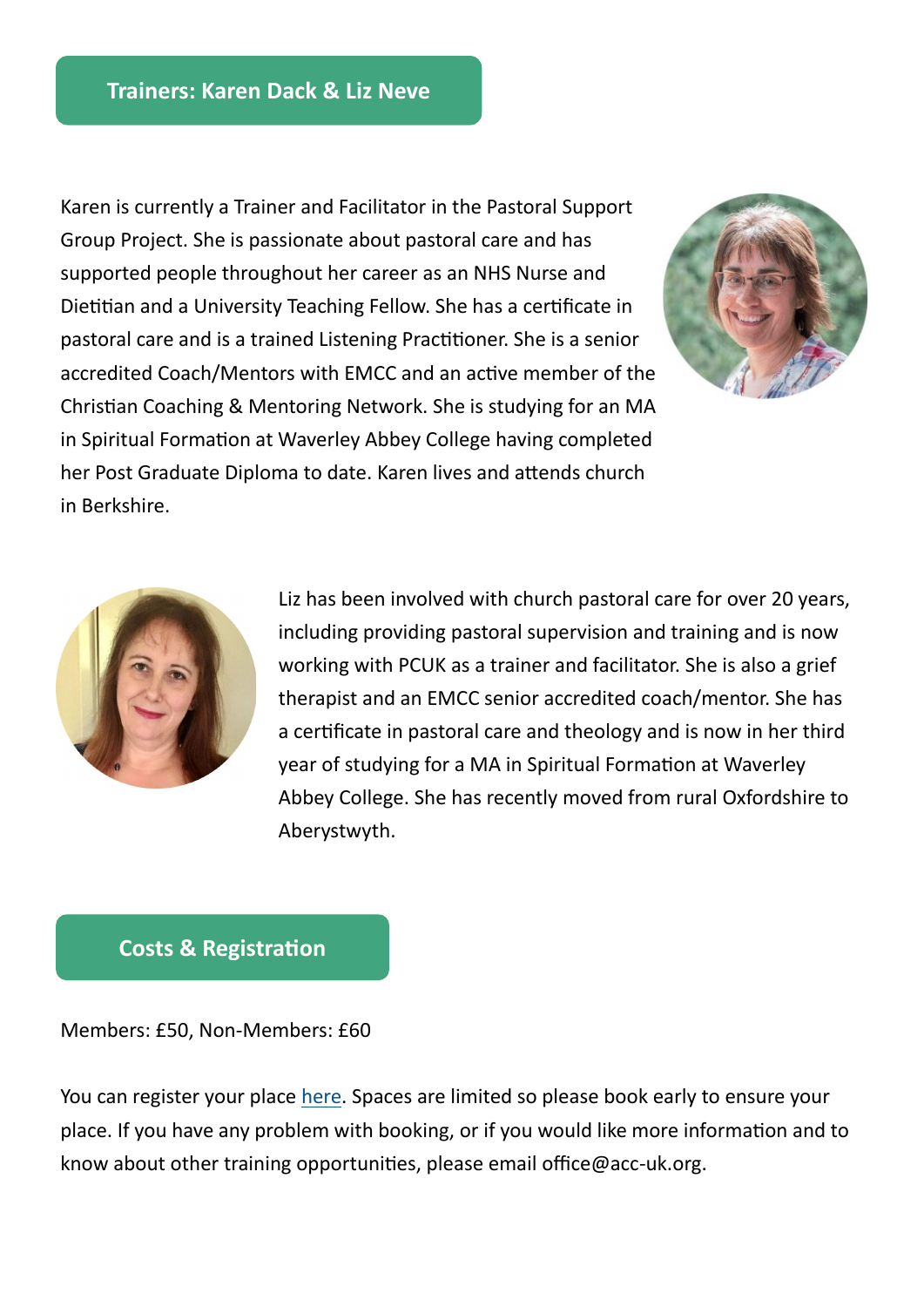# **What previous participants have said about the training and groups:**

"Caring for people can be so rewarding but also very demanding. Being part of a pastoral support group, where you can open up about those challenges and receive encouragement and perspective can enable you to keep going. This ACC course, supporting the pastoral carer, will help you see how vital this is and link you into one."

"A must for all Pastoral Carers. We all have stresses and strains in life but we often don't know as Pastoral Carers where to turn for help. We perhaps feel we are failing if we feel the need for help. If we are to help others we need to look after ourselves so our feelings don't affect our work. We are not superhuman; this course reenergized me."

"The course has provided fresh insights into my role as a Pastoral worker. Each of the sessions was well prepared and presented via Zoom. The material was thought-provoking and after each session I was able to reflect on the content aided by the written information emailed before and after each session. I found the smaller breakout groups to be the most valuable time during each session – to 'meet' with others and share concerns, ideas, experience and prayer. I would recommend this course to any Pastoral carer wishing to develop their ministry alongside the support of others in similar circumstances."

"It is easy to soldier on in pastoral care, as I have done for many years, with insufficient time given to intentional reflection. The course raised my awareness of the issues around reflective practice with helpful practical guidance. Time spent in smaller groups sharing experiences and learning from one another were valuable."